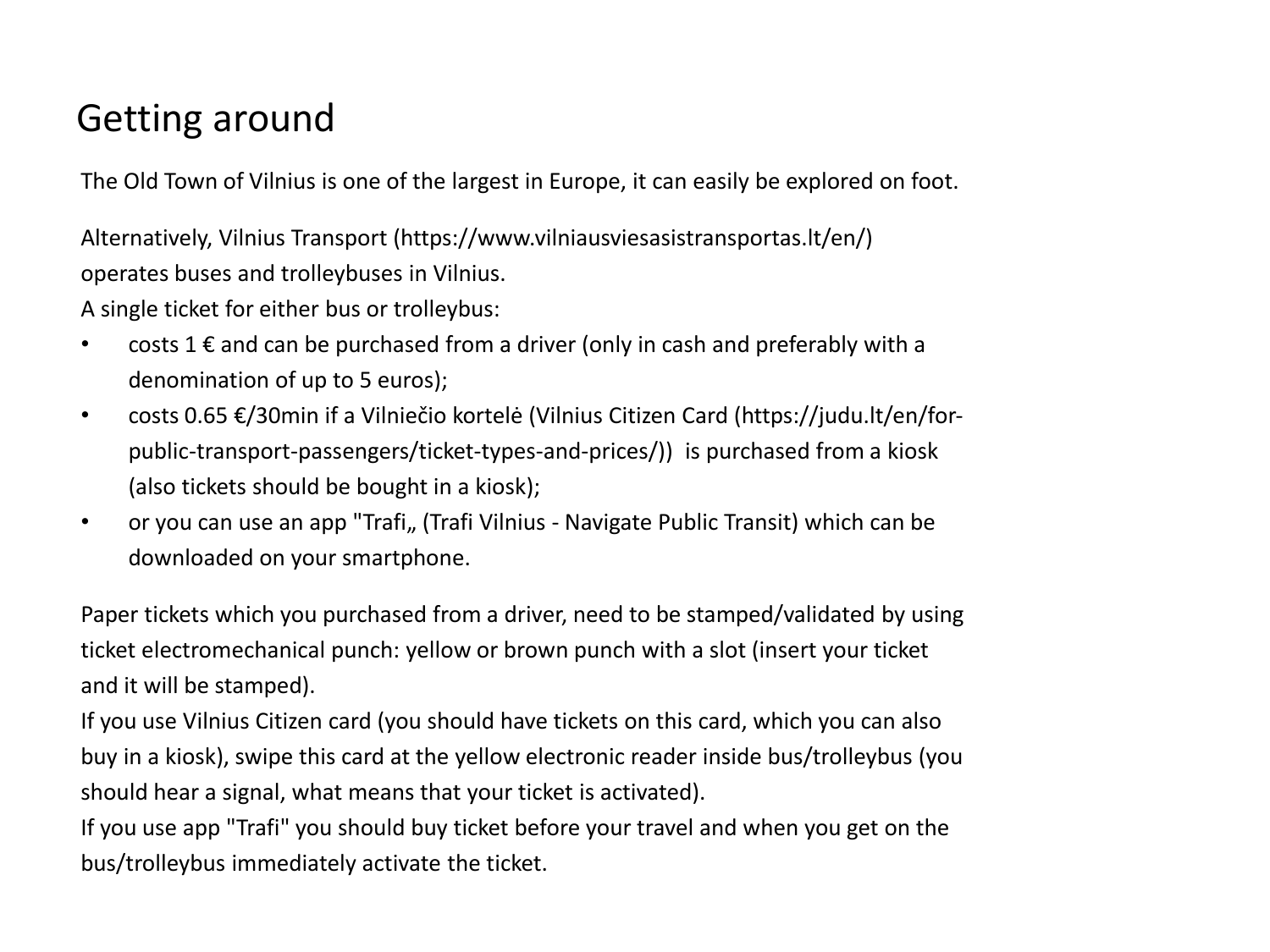## **Bus the Venue with indication COST VOICES will be waiting and leaving from parking place at Šventaragio street 1**